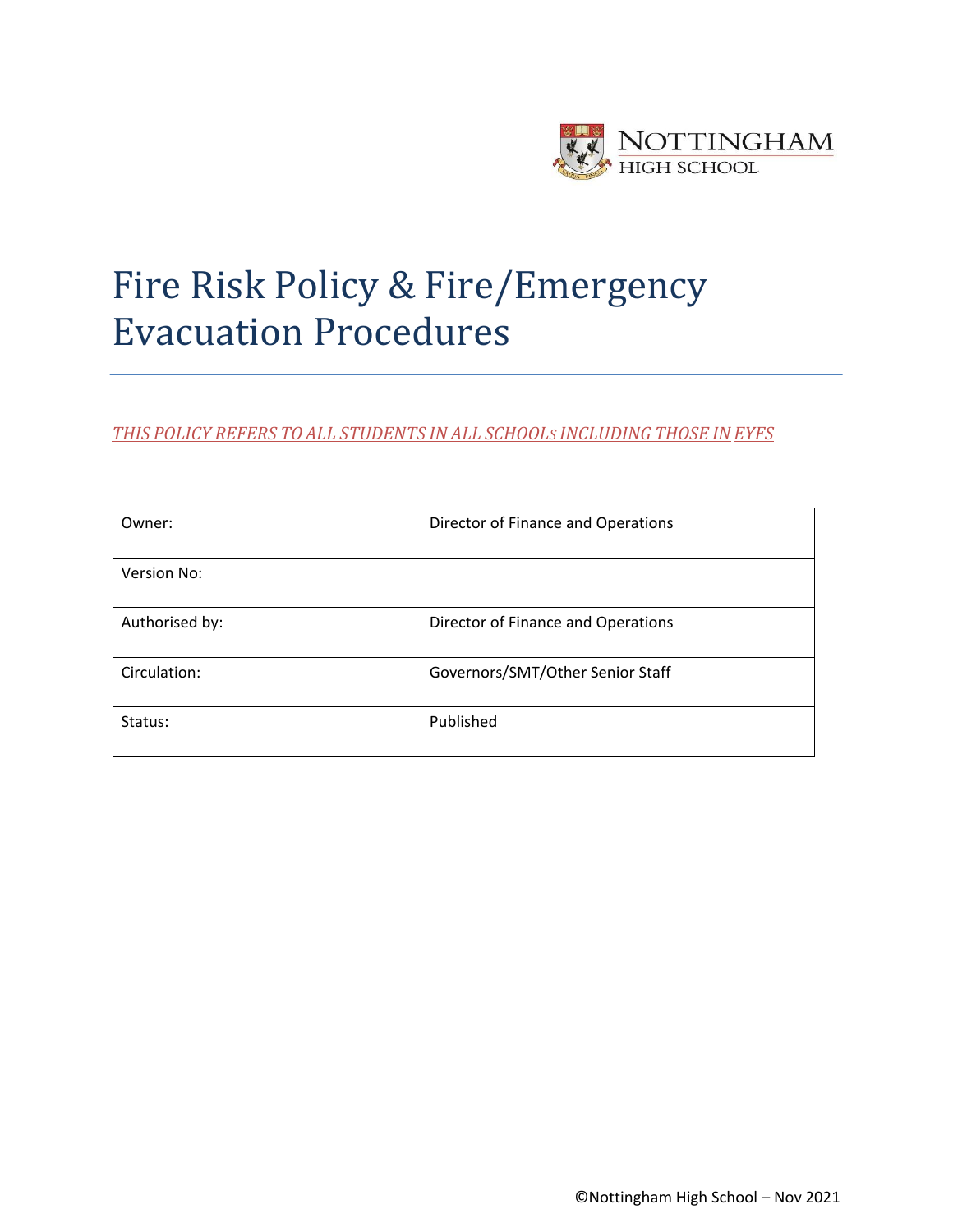# **Contents**

| 1. Fire Risk Policy                          | 3 |
|----------------------------------------------|---|
| 2. Fire/Evacuation Procedures                | 4 |
| a) Introduction to Procedures                | 4 |
| b) Fire Alarm System                         | 4 |
| c) Assembly Points                           | 5 |
| <b>Instruction Sheet 1</b>                   | 5 |
| THIS INSTRUCTION APPLIES TO EVERYONE         | 5 |
| ACTION TO BE TAKEN ON DISCOVERING A FIRE     | 5 |
| ACTION TO BE TAKEN ON HEARING THE FIRE ALARM | 5 |
| <b>Instruction Sheet 2</b>                   | 6 |
| FIRE WARDEN INSTRUCTIONS                     | 6 |
| <b>Instruction Sheet 3</b>                   | 7 |
| <b>STAFF DUTIES</b>                          | 7 |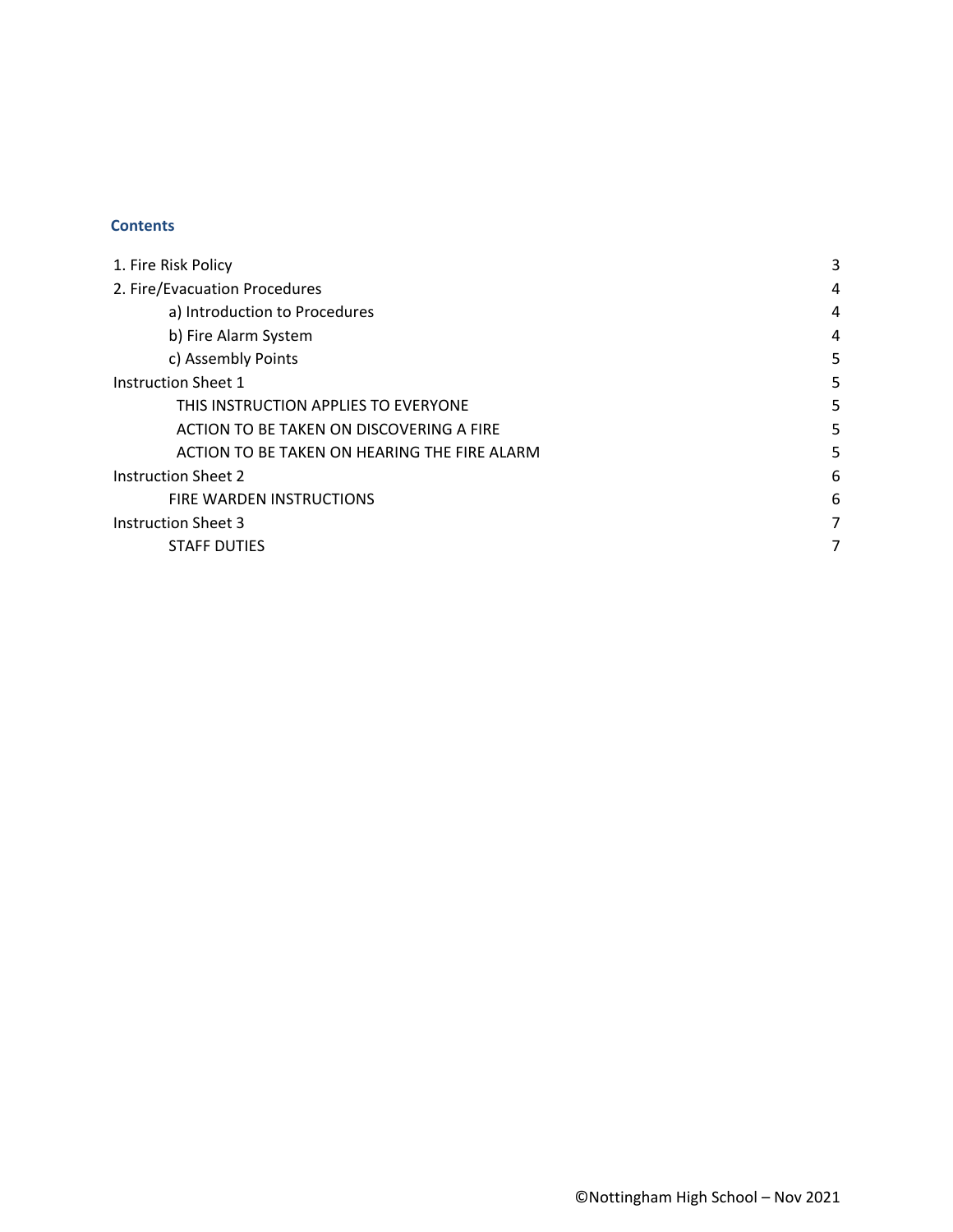# <span id="page-2-0"></span>**1. Fire Risk Policy**

The School's Fire Risk Policy is as follows:

- To reduce the risk of fire as far as is reasonably practical.
- To implement a system of early warning of the outbreak of fire.
- To eliminate or reduce risks from dangerous substances by replacing with less hazardous alternatives and/or storing hazardous substances in appropriate containers inside hazardous substance cabinets.
- To develop fire procedures and provide staff training, repeated periodically where appropriate.
- To ensure the safety of staff or anyone else legally on the School's premises.
- To carry out fire drills without warning at least twice per year. An automated call is made to the emergency services on activation of the fire alarm but the emergency services will be stood down for drills.
- To appoint one or more competent persons (with sufficient training, experience and knowledge) to assist in taking preventative and protective measures (including fire fighting and evacuation).
- To have a suitable system for the maintenance of: clear emergency routes and exits (with doors opening in the direction of escape), signs, notices, emergency lighting where required, fire detectors, alarms and extinguishers, and to employ a competent contractor to carry out maintenance on such equipment.
- In view of the School's integrated site, the School's evacuation policy is that any alarm activation in either the Senior or Junior School will result in a full evacuation of both Schools.

The competent persons are:

- The Director of Finance and Operations the "Responsible Person"
- The Operations Manager the "Nominated Person"
- An independent H&S Advisor provides expert advice and risk assessment

Training:

- Independent H&S Advisor is a professionally trained consultant CMIOSH and NEBOSH
- New staff are provided with an induction which covers fire safety and evacuation and this is refreshed annually during INSET training.
- Accredited Fire Marshal/Warden training is provided to those with Fire Marshal/Warden responsibilities plus as many other staff as possible to raise awareness, with refresher training provided every 2 years.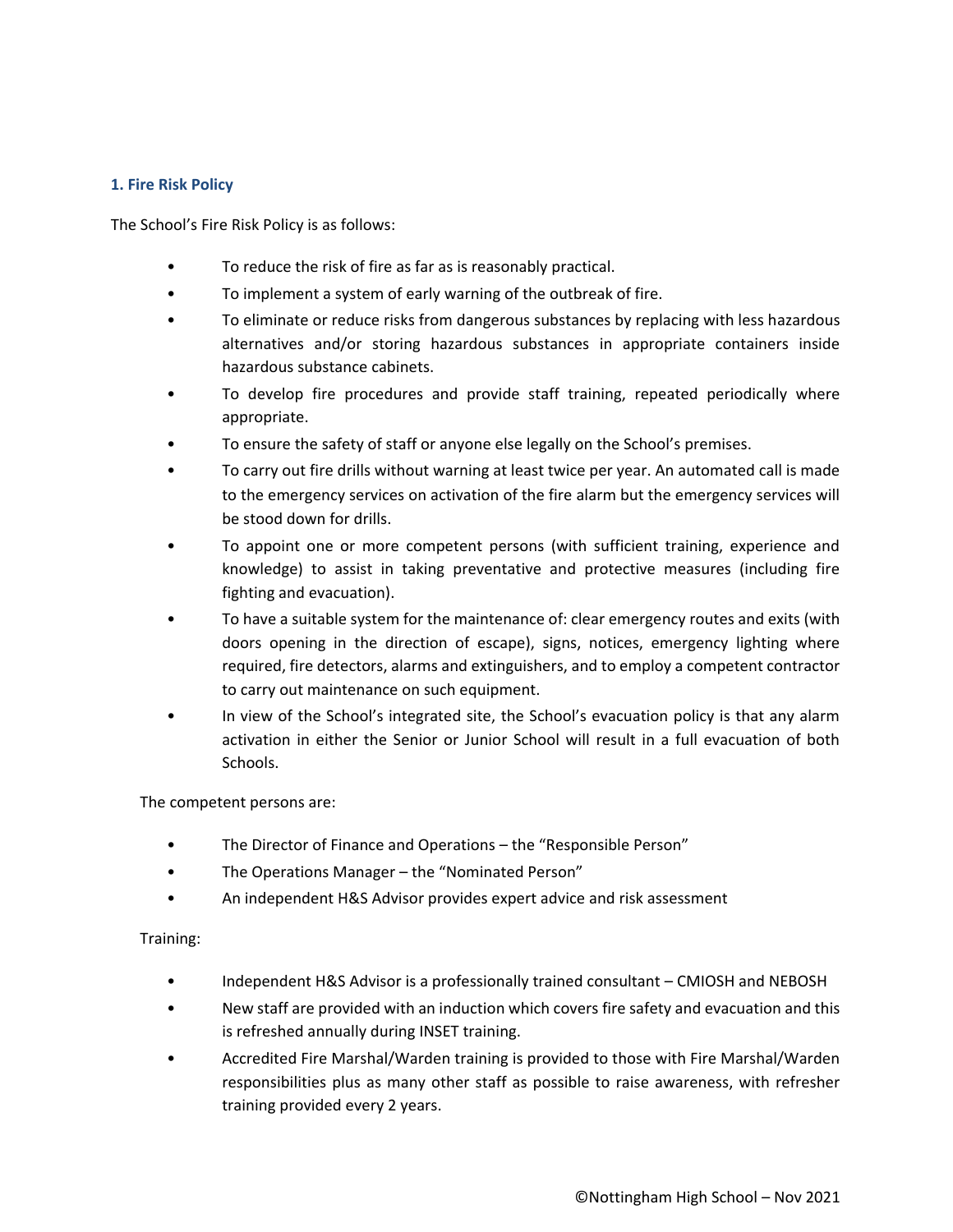• All staff participate in the regular fire evacuation drills

# Fire Safety Equipment and Fire Safety Measures

- Maintenance of clear emergency routes and exits is everyone's responsibility, however, Fire Wardens are formally tasked with undertaking a weekly visual check of escape routes, exits, signs, notices, fire detectors and extinguishers
- Competent contractors are used to carry out annual maintenance or inspections of emergency lighting, fire detection systems, alarms and fire extinguishers
- Caretakers are responsible for conducting monthly emergency lighting tests and weekly fire alarm tests.

Records:

- Records of training, including fire evacuation drills, are held by the Director of Finance and Operations
- Records of emergency equipment and its maintenance, including Fire Doors, are held by the Estates Manager
- Records of weekly checks are retained by Fire Wardens with monthly supervisor checks made in the same record

# <span id="page-3-0"></span>**2. Fire/Evacuation Procedures**

# <span id="page-3-1"></span>**a) Introduction to Procedures**

- The Fire/Emergency Evacuation Procedure Code of Practice is a statutory requirement needed to ensure the safety of all users of the Schools premises.
- The bulk of the Code of Practice refers to evacuation in the event of fire. However, the same Evacuation Procedures will be applied in the event of any other emergency requiring an evacuation of the premises.
- The Code of Practice applies equally to the Senior School and the Junior School. A separate Code applies to the Infant School in Lovell House.
- This document comprises:
	- o Evacuation Procedures
	- o Instructions for staff involved in the Procedures
- The Procedures apply to all staff and students of the School, all visitors, guests, lettings and contractors – there are no exceptions. All the foregoing must take part in evacuations, whether drill, real incident or false alarm.

#### <span id="page-3-2"></span>**b) Fire Alarm System**

The School has implemented a fully comprehensive system of fire detection and audible warning.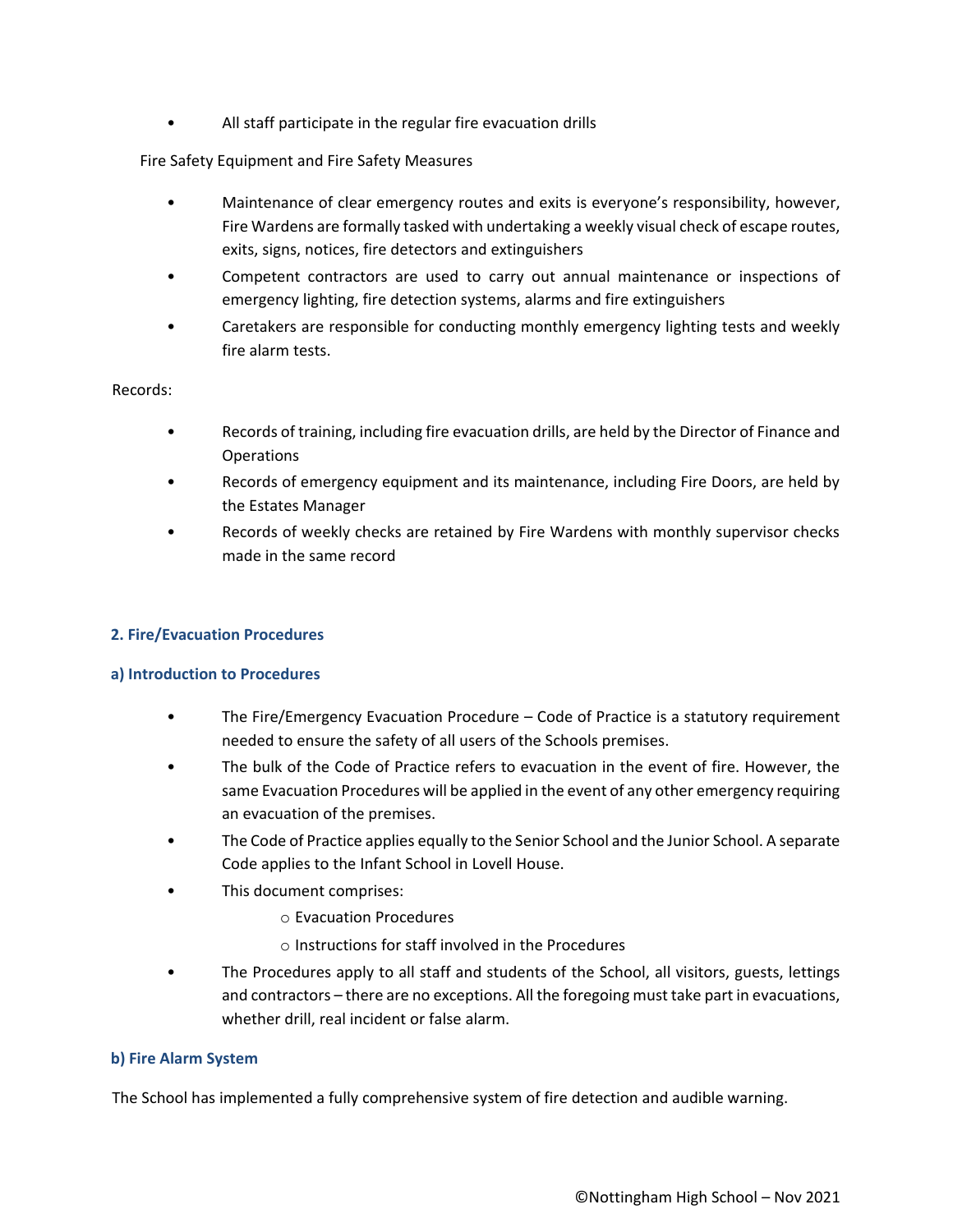- Smoke and/or heat detectors are installed throughout the premises.
- Break glasses are provided to enable an alarm to be raised manually should the need arise.
- Audible warnings are provided in the form of a continuous siren throughout the premises.
- In the event of an alarm activation (whether automatic or manual):
	- O All Senior and Junior School sirens sound
	- o Any alarm Fire Brigade central monitoring station automatically informed

# <span id="page-4-0"></span>**c) Assembly Points**

Senior School – the Main Playground

Junior School – the Senior School front lawns

#### <span id="page-4-1"></span>**Instruction Sheet 1**

#### <span id="page-4-2"></span>**THIS INSTRUCTION APPLIES TO EVERYONE**

#### <span id="page-4-3"></span>**ACTION TO BE TAKEN ON DISCOVERING A FIRE**

DO NOT ATTEMPT TO TACKLE THE FIRE UNLESS YOU CAN DO SO WITHOUT ENDANGERING YOURSELF AND/OR OTHERS

- Activate the alarm by means of the nearest alarm call point
- Leave the building following the procedure below

# <span id="page-4-4"></span>**ACTION TO BE TAKEN ON HEARING THE FIRE ALARM**

- If you are a Fire Marshal/Warden, follow the procedures in Instruction Sheet 2
- If you are teaching or otherwise supervising a group of students, ensure that all students in your care have responded to the evacuation alarm and escort the group by the nearest available exit route to their designated Assembly Point.
- Check the students' toilets on the exit route if time and circumstances allow.
- Otherwise, leave the building by the nearest available exit
- Assist disabled persons
- Do not use lifts
- Do not delay in leaving the building
- Take only personal belongings readily to hand
- Do not switch off computer equipment
- Do not lock any doors
- Do not return to check for missing persons
- Walk, don't run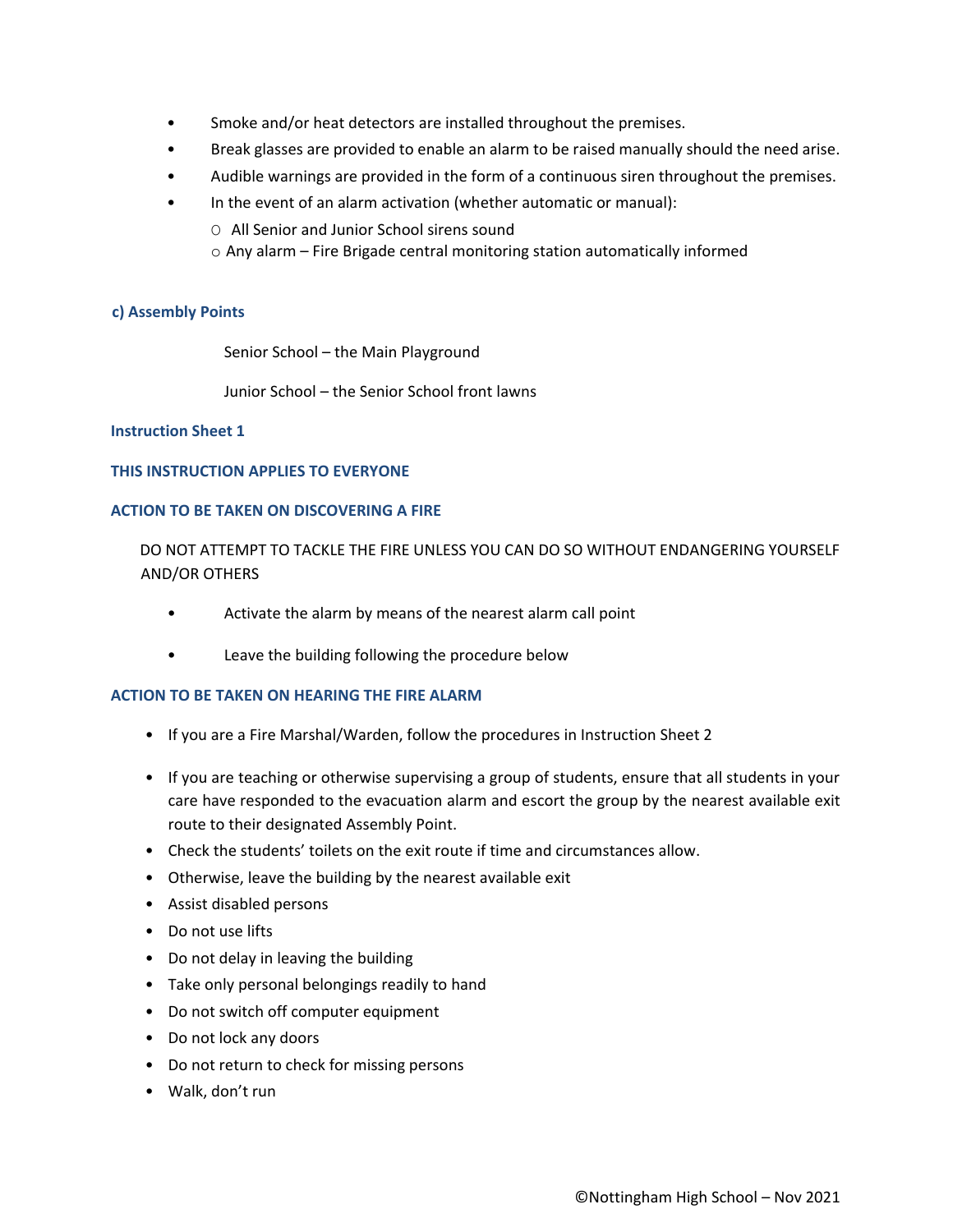- Report to the Assembly Point
- Do not return to your vehicle and attempt to drive off unless authorised to do so
- Await further instructions
- Do not re-enter the building until authorised to do so by the Incident Controller

## <span id="page-5-0"></span>**Instruction Sheet 2**

#### <span id="page-5-1"></span>**FIRE WARDEN INSTRUCTIONS**

At Nottingham High School the Fire Warden's responsibilities are:

- Conducting regular checks of their area to ensure that fire safety is not compromised, such as checking that exits are not blocked or damaged and that doors are not wedged open or hindered from closing automatically. Any defects should be reported using Taskman.
- Checking that fire safety equipment in their area is not damaged or obscured by other items being left in the way. Any damage should be reported immediately to the Estates Manager or, in his absence, the Estates Co-ordinator. All fire safety equipment should be correctly sited (e.g. fire extinguishers not being used to hold doors open).
- Checking fire safety/emergency signs are undamaged, clear and displaying the correct information (e.g. fire assembly information).
- Maintaining the register of weekly fire warden checks for their area.
- If contractors are working in their area, checking that the contractors are not compromising fire safety. Any issues are to be reported to the Estates Manager/Estates Co-ordinator.
- Ensuring their area is clear of people in the event of an evacuation by 'sweeping' the area as they proceed to the assembly point and reporting their area as clear to the Fire Marshal on arrival at the assembly point.

# **Note. Fire Wardens are not to return to their area to conduct a 'sweep' if they are away from the area when the alarm is raised. In the event of a real fire in the Fire Warden's area, the priority is to evacuate – DO NOT conduct the 'sweep'.**

The Fire Warden is to "sweep" the designated area as part of their own evacuation of the building and report to the Fire Marshal in the Playground as to whether they have checked their area and found nobody who is unaware of, or ignoring, the alarms.

The Fire Warden role is an important one, particularly in the complex buildings which the School has. The first question the Fire Brigade will ask on arrival is whether we believe the building is occupied or empty. If we cannot say that we believe the building is empty, then the Fire Brigade will assume someone may still be inside and potentially put their own lives at risk rather than containing the fire from outside. If a Warden does not report, we have to tell the Brigade that we have no information. The Fire Warden is not expected to put himself or herself at risk, but it is important that he or she reports the outcome of the sweep. If the answer is that the Warden has not been able to check, that is the answer which should be given. If you are teaching when the alarm sounds, ensure your class knows the nearest direct route to the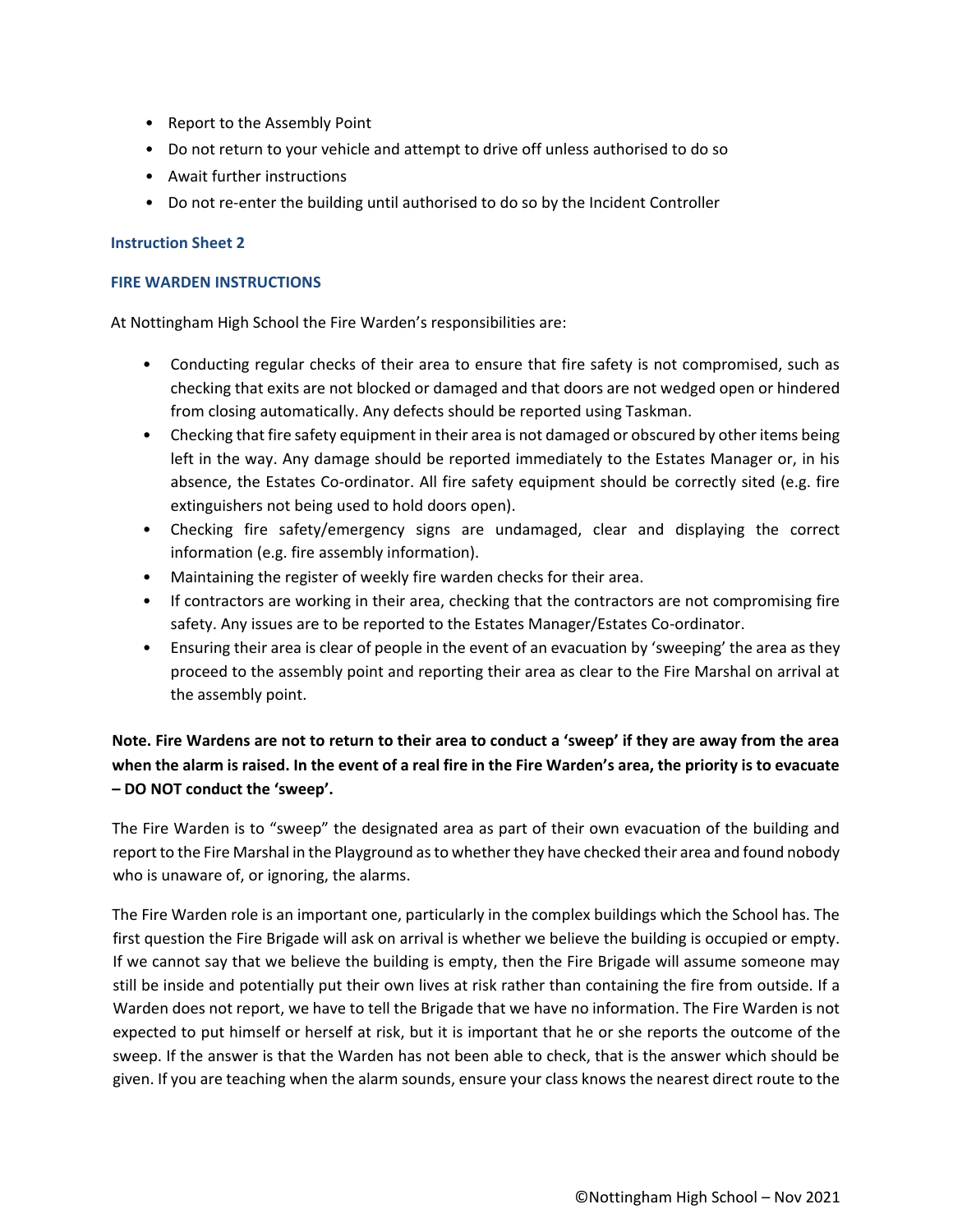exit, see them off and then carry out your Fire Warden duties as you evacuate. In the event of any emergency evacuation, Fire Wardens should act as follows:

- In conducting your duties as a Fire Warden, health and safety is the priority of all concerned, so do not put yourself or others at risk.
- Ensure that the area for which you have responsibility at the time of the alarm is clear and that all staff and students leave the building.
- Tell staff and students that they must leave the building do not enter into an argument with any who refuse, but note their location and, where possible, their name and report the matter to the Fire Marshal.
- Go directly to the assembly area and report to the Fire Marshal.
- Notify the Fire Marshal of any injured person or person with mobility problems, giving their location and, where possible, the nature of their injuries.
- Notify the Fire Marshal of the name and location of any person who has refused to leave the premises.

<span id="page-6-1"></span><span id="page-6-0"></span>

| <b>Staff</b>                         | Primary                                      | <b>Deputy</b>                           | <b>Duties</b>                                                                                                                                                                                                |
|--------------------------------------|----------------------------------------------|-----------------------------------------|--------------------------------------------------------------------------------------------------------------------------------------------------------------------------------------------------------------|
| Incident Controller                  | <b>Director of Finance</b><br>and Operations | Headmaster or<br>Deputy Head            | Take overall charge of the emergency and<br>liaise with the Emergency Services                                                                                                                               |
| <b>Fire Marshal Senior</b><br>School | Operations<br>Manager                        | <b>Designated Deputy</b><br>Fire Warden | Co-ordinate the collection of evacuation data<br>from Fire Wardens and notify Incident<br>Controller accordingly                                                                                             |
| Fire Marshal Junior<br>School        | Head of IJS                                  | Deputy Head of IJS                      | Co-ordinate the collection of evacuation data<br>from Fire Wardens and notify Incident<br>Controller accordingly                                                                                             |
| Incident<br>Investigation            | <b>Estates Manager</b>                       | Caretaker(s)                            | Investigate the incident, where safe to do so,<br>in conjunction with the Caretaker(s) on duty<br>and notify the Incident Controller accordingly                                                             |
| Fire Wardens                         | As listed separately                         | As listed separately                    | Undertake a 'sweep' of their area of<br>responsibility whilst exiting the building and<br>report clear status to the Fire Marshal                                                                            |
| Heads of Year                        | N/A                                          | N/A                                     | Collect form lists from Deputy Head<br>(Individuals) and distribute them to the Form<br>Teachers in their year. Collate the<br>information for their year and report it back<br>to Deputy Head (Individuals) |

# **STAFF DUTIES**

**Instruction Sheet 3**